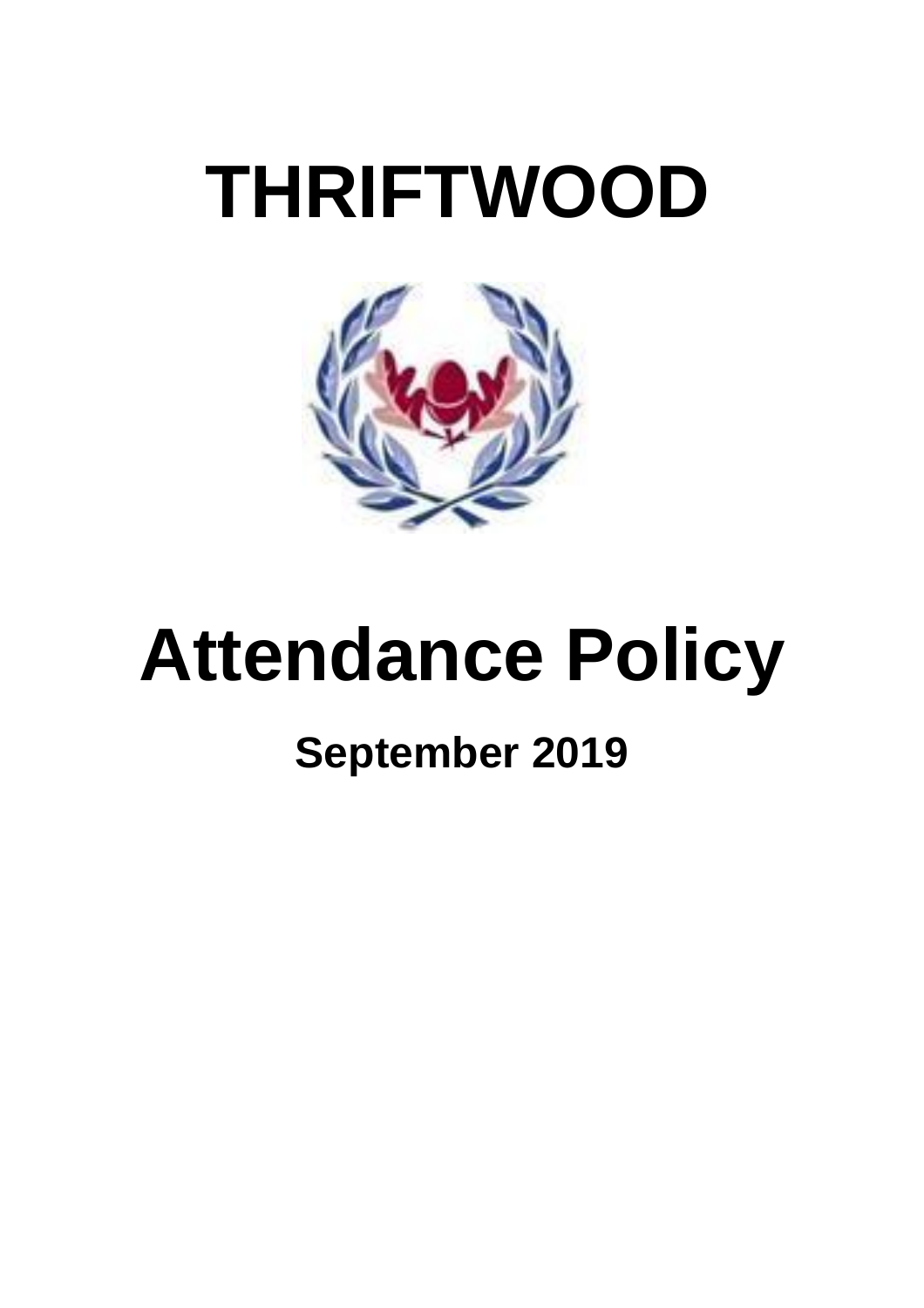# **1. Aims**

Our school and college aims to meet its obligations with regards to school attendance by:

- Maximising attendance of all pupils, ensuring maximum learning opportunities
- Providing an environment which encourages regular attendance and makes attendance and punctuality a priority for all.
- $\cdot$  Ensuring every pupil has access to full-time education to which they are entitled  $\Box$  Acting early to address patterns of absence

We will also support parents to perform their legal duty to ensure their children attend regularly, and will promote and support punctuality in attending lessons. A target of 95% attendance is set for all pupils.

# **2. Legislation and guidance**

This policy m[e](https://www.gov.uk/government/publications/school-attendance)ets the requirements of the [school attendance guidance](https://www.gov.uk/government/publications/school-attendance) from the Department for Education (DfE), and refers to the DfE's statutory guidance on [school attendance parental responsibility measures.](https://www.gov.uk/government/publications/parental-responsibility-measures-for-behaviour-and-attendance) These documents are drawn from the following legislation setting out the legal powers and duties that govern school attendance:

- [The Education Act 1996](https://www.legislation.gov.uk/ukpga/1996/56/part/VI/chapter/II)
- [The Education Act 2002](http://www.legislation.gov.uk/ukpga/2002/32/part/3/chapter/3)
- [The Education and Inspections Act 2006](http://www.legislation.gov.uk/ukpga/2006/40/part/7/chapter/2/crossheading/school-attendance)
- [The Education \(Pupil Registration\) \(England\) Regulations 2006](http://www.legislation.gov.uk/uksi/2006/1751/contents/made)
- [The Education \(Pupil Registration\) \(England\) \(Amendment\) Regulations 2016](http://legislation.data.gov.uk/uksi/2016/792/made/data.html) The Education [\(Penalty Notices\) \(England\) \(Amendment\) Regulations](http://www.legislation.gov.uk/uksi/2013/756/pdfs/uksiem_20130756_en.pdf)   $\Box$ [2013](http://www.legislation.gov.uk/uksi/2013/756/pdfs/uksiem_20130756_en.pdf)

# **3. School procedures**

#### **3.1 Attendance register**

By law, all schools are required to keep an attendance register, and all pupils must be placed on this register.

The attendance register will be taken at the start of the first session of each school day and once during the second session. It will mark whether every pupil is:

- Present
- Attending an approved off-site educational activity
- Absent
- Unable to attend due to exceptional circumstances

Pupils must arrive in school by 8.50am on each school day. A log will be kept of children who are persistently late (not due to transport reasons).

#### **3.2 Unplanned absence**

Parents must notify the school or college on the first day of an unplanned absence – for example, if their child is unable to attend due to ill health – by 9.00am or as soon as practically possible (see also section 6). The school will phone parents / carers on a daily basis when the reason for the absence is unknown.

Parents should also provide a written explanation of absence on their child's return to school.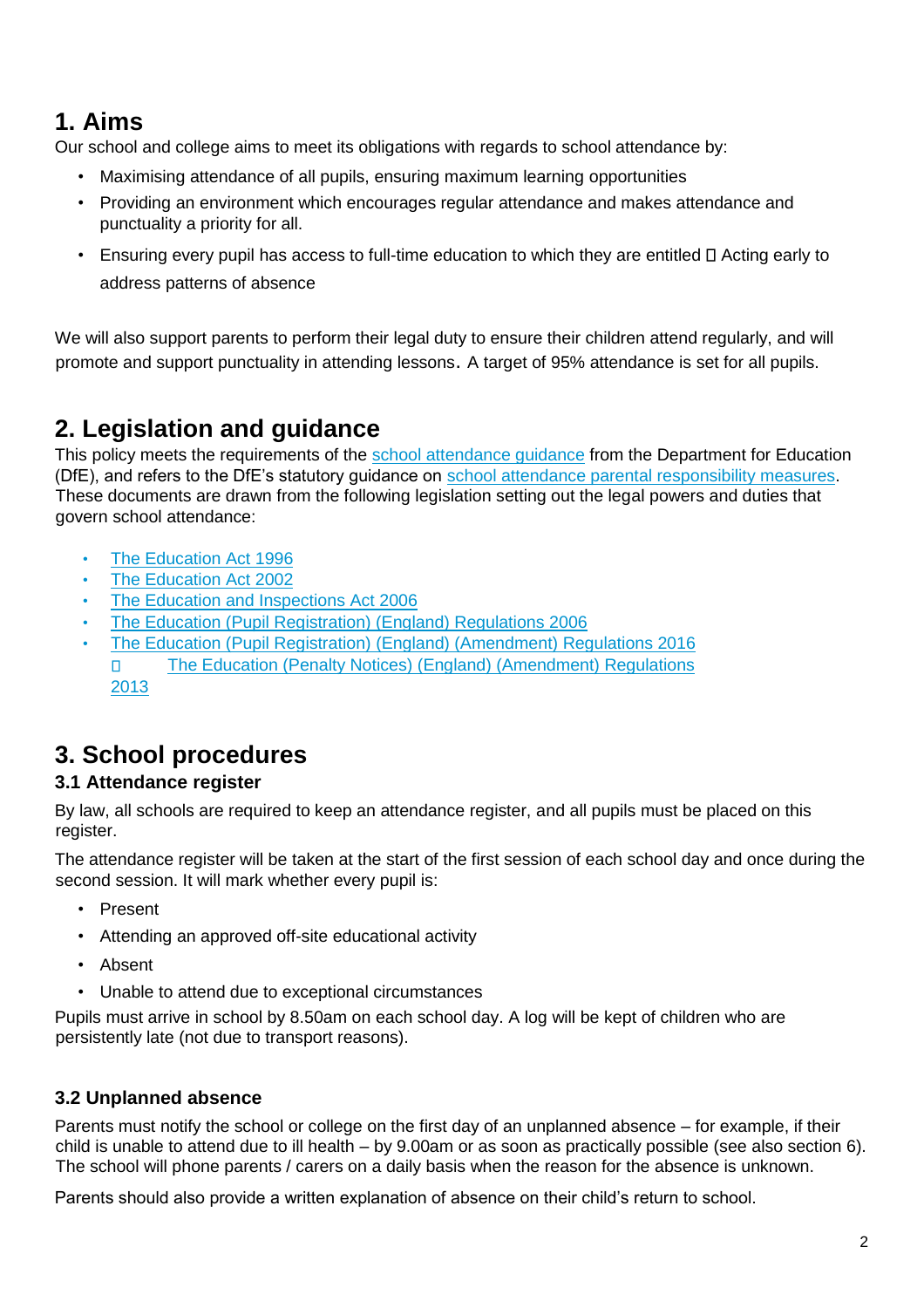If any member of staff is concerned about a child's absence, the Headteacher should be informed.

#### **3.3 Medical or dental appointments**

Missing registration for a medical or dental appointment is counted as an authorised absence; advance notice is required for authorising these absences. Written confirmation of these appointments is also requested.

However, we encourage parents to make medical and dental appointments out of school hours where possible. Where this is not possible, the pupil should be out of school for the minimum amount of time necessary.

Applications for other types of absence in term time must also be made in advance. Information relating to whether the school can authorise such absences can be found in section 4.

#### **3.4 Following up absence**

The school will follow up any absences to ascertain the reason, ensure proper safeguarding action is taken where necessary, identify whether the absence is approved or not and identify the correct attendance code to use.

#### **3.5 Reporting to parents**

All absences, both authorised and unauthorised, will be reported to the parents at the end of the academic year within their child's report. During the year, parents will receive a letter if there are concerns about their child's absence.

## **4. Authorised and unauthorised absence**

Headteachers may not grant any leave of absence to pupils during term time unless they consider there to be 'exceptional circumstances'. Any requests should be put in writing to the Headteacher on the school's 'leave of absence' request form. This is available from the school office or on the School's website.

The decision on whether or not to issue a penalty notice ultimately rests with the Headteacher, following the local authority's code of conduct for issuing penalty notices. This may take into account:

- the number of unauthorised absences occurring within a rolling academic year
- One-off instances of irregular attendance, such as holidays taken in term time without permission
- Where an excluded pupil is found in a public place during school hours without a justifiable reason

If the payment has not been made after 28 days, the local authority can decide whether to prosecute the parent or withdraw the notice.

### **5. Strategies for promoting attendance**

Children who achieve 100% attendance will be presented with certificates and receive a special award at an awards assembly – school site only.

### **6. Attendance monitoring**

The pastoral team monitors pupil absence on a half termly basis to establish patterns of irregular attendance. This will include pupils with incomplete weeks, lateness and periods of extended absence. If concerns are raised by the analysis, parent discussions will occur either through telephone calls or formal letters.